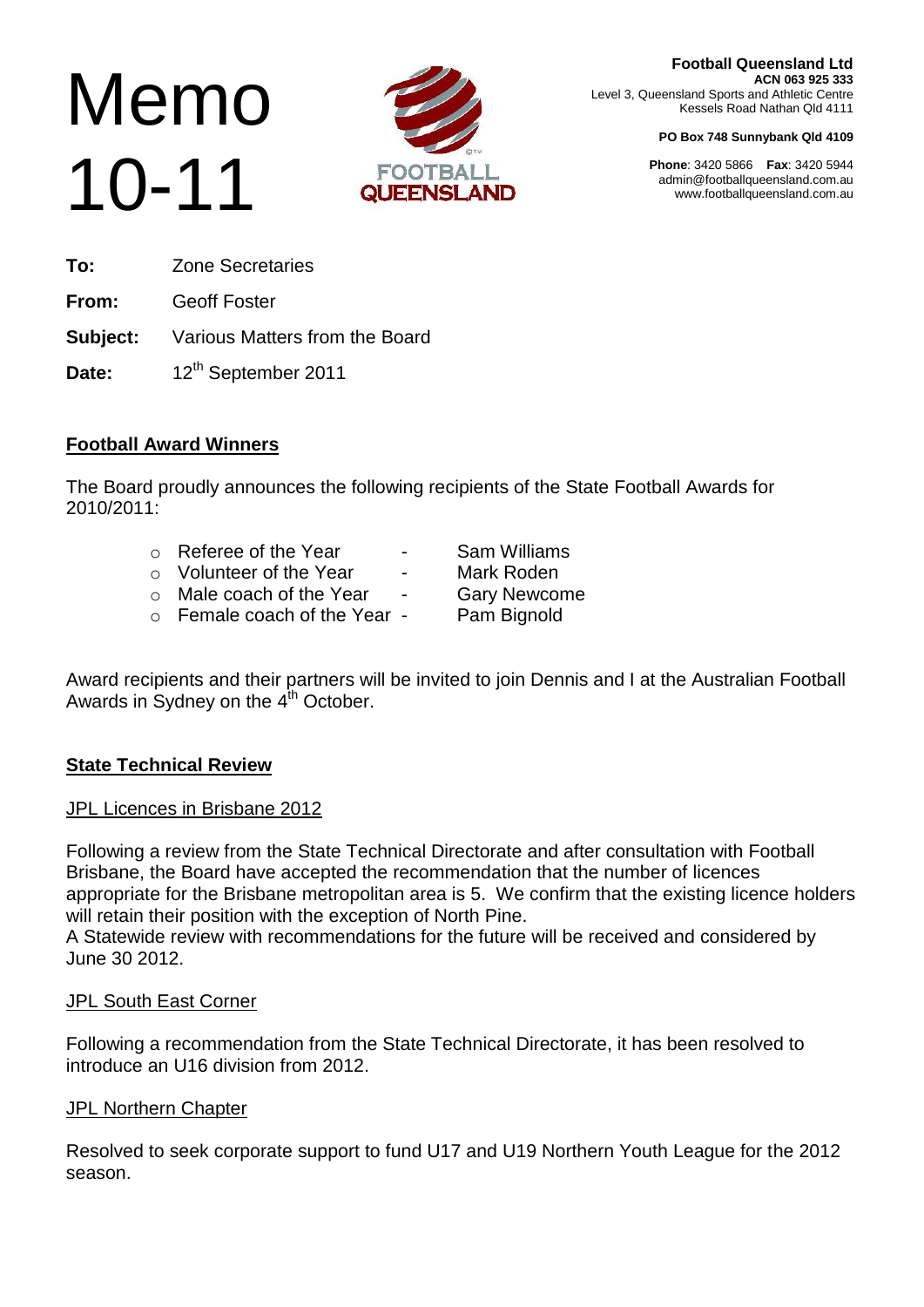# Memo 10-11



**Football Queensland Ltd ACN 063 925 333** Level 3, Queensland Sports and Athletic Centre Kessels Road Nathan Qld 4111

**PO Box 748 Sunnybank Qld 4109**

**Phone**: 3420 5866 **Fax**: 3420 5944 admin@footballqueensland.com.au www.footballqueensland.com.au

### Player Age Policy

The Board resolved:

*To rescind the Player age policy as of 1/1/2012 and requires Competition Administrators (CA's) to include player eligibility in Competition Rules. It was resolved to ask the CA's to provide 2012 Competition Rules by 1 November 2011.*

Competition Rules must include the following provisions:

- Players must be turning 5 by the end of the calendar in which they wish to register. This replaces the previous requirement for players to have attained 5 years before registration.
- Players must play in their designated age group as determined by date of birth unless exceptional circumstances apply. Exceptional circumstances are defined as identified players who participate at State or National level competitions.
- Each CA are required to provide a top tier Division 1 competition in every designated junior competitive age group U12 – U15 (There are to be no combined age groups for the Division 1 competition). Variation will be considered by FQ on application.
- Where combined age groups are required for lower divisions, applications will be considered by FQ.

Draft competition rules available on application **bruced@footballqueensland.com.au** 

### FQ Marketing Clothing Licence Program

You may have been contacted last Friday by the ACCC who delivered a draft notice in respect of notification N93402. We have formally responded to the ACCC and include the attached media release for your information. You should note that the program remains unchanged at this time and all clubs should respect the Licence Program requirements for purchases.

### Beach Soccer

Gold Coast Zone have been approved to host an invitational Beach Soccer Tournament at Coolangatta, Easter 2012.